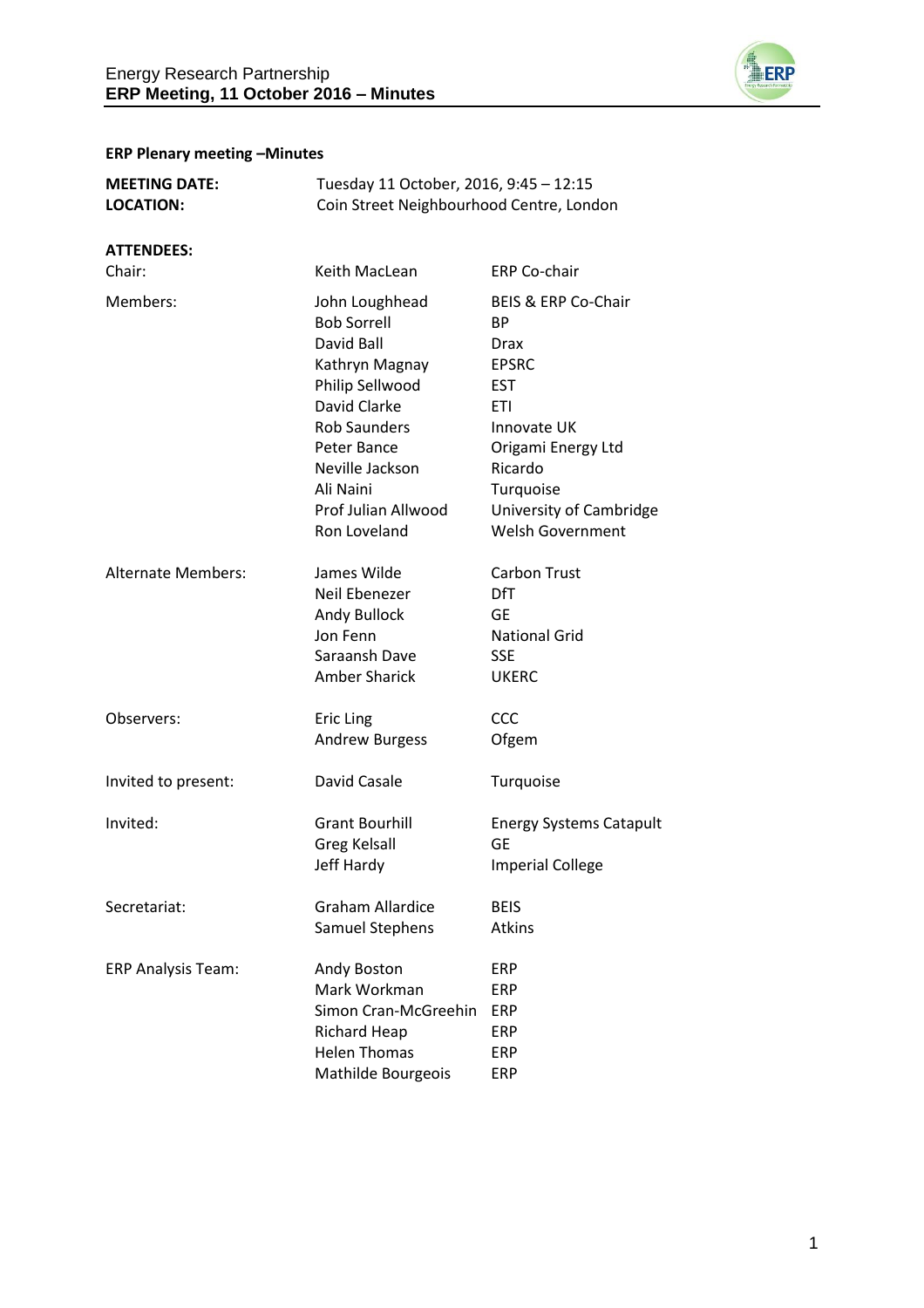

# **1. Chair's introduction**

Apologies were acknowledged: Ian Funnell – ABB, John Miles – Arup, Carl Arntzen – Bosch, Tom Delay – Carbon Trust (James Wilde in attendance), Phil Blythe – DfT (Neil Ebenezer in attendance), Derek Grieve (Andy Bullock in attendance), Duncan McLaren – Friends of the Earth Scotland, Andres Larriera – Hitachi, David Wright – National Grid (Jon Fenn in attendance), Nick Winser – Royal Academy of Engineering, Maggie McGinlay – Scottish Enterprise, Angus Gillespie – Shell, Marta Smart – SSE (Saraansh Dave in attendance), and Jim Watson – UKERC (Amber Sharick in attendance).

The following were welcomed: invited guest presenter David Casale from Turquoise; Jeff Hardy of Imperial College from the Utility 2050 project's Enabling Team; Grant Bourhill representing Energy Systems Catapult which will be joining ERP; and Greg Kelsall of GE.

The chair also welcomed new interim public Secretariat Graham Allardice from BEIS, and offered a vote of thanks to Farida Isroliwala for her longstanding support and service to ERP in her Secretariat role, as she is moving to another post within BEIS, working on international science and innovation.

The minutes of the July 2016 meeting were approved with no amendments from members.

The key objectives of the plenary meeting were outlined as follows:

- i. Provide feedback on the initial findings and recommendations of the Utility 2050 project;
- ii. Consider for approval the Project Initiation Document for the Low Carbon Heat project;
- iii. Receive an overview of the last three years of ERP work and discuss cross cutting themes;
- iv. Receive an update on the changes in BEIS and the EIB and effects they may have on ERP;
- v. Receive an update on next steps for ERP's resourcing and Consortium Agreement options.

# **2. Utilities 2050 Project**

Project Steering Group Chair, David Casale (Turquoise), introduced the project, and further details were provided by Mark Workman (Analysis Team) and Jeff Hardy (Imperial College).

The project had evolved from a number of ERP projects which had highlighted the potential need for large investments in R&D and deployment but also identified significant and disruptive drivers of change to the utility operating environment. The project is seeking to answer the question: how is the UK electricity sector going to fund GW-scale flexible electricity provision in the face of disruption to the present incumbent vertically integrated business model? The project has chosen eight publicallyavailable scenarios of possible future energy sectors, and for each has calculated the financial size of energy services called "value pools" within which utility actors would be in a position to make financial returns. The project has chosen a range of business models that could be used, and is determining how much of each value pool could be accessed by each business model.

Members were asked to approve ongoing funding for the project's remaining steps: to undertake research on willingness to pay for services by end-users; to run workshops ("decision theatres") with energy sector participants to hear how they would respond to the scenarios and business models; and to develop a systemic understanding of the requirements of different actors in the UK electricity / energy sector.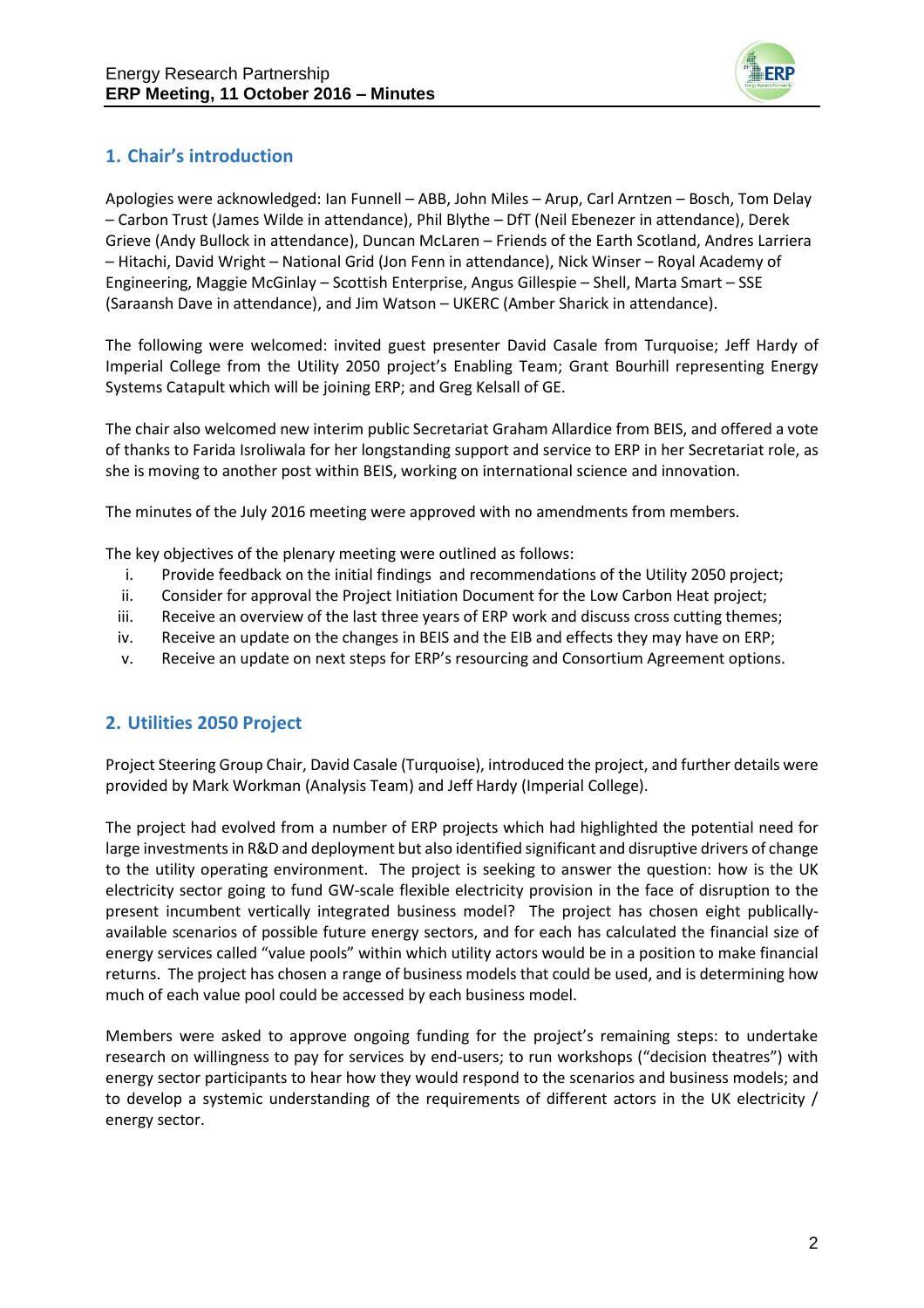

Members and the presenters discussed the following points:

- The project assumes that large capital projects are needed, but these are getting harder to deliver than was previously anticipated, so the project should not assume that they are the only answer. The project does have scenarios with fewer large capital projects.
- The study on willingness to pay (WTP) for different services in the future was welcomed but should incorporate the WTP for network reliability as the existing counterfactual.
- The business models were developed "in a vacuum" at the workshop on  $15<sup>th</sup>$  June 2016 and then were subsequently stress-tested by specialists looking at impacts on finance, technological development, markets and regulation and user groups.
- The work will show which business models would be most successful in each scenario, and also which business models are most versatile and likely to survive in different scenarios.
- Business-as-usual scenarios should seek to capture implications of the evolution of Distribution Network Operators (DNOs): as the electricity system evolves, substantive changes to the DNOs' business model might take place, but this could result in only minor changes to the electricity service delivery.
- The third party model is already being looked at by Ofgem; and there are many other smallscale business models, e.g. self-generation.
- Some of the business models could morph into others, and so are not clean-cut: the aim is to see which services would be needed, and not to promote specific business models.
- The project should use work funded by the ETI on Energy Service Companies (ESCos).
- The decision theatres will include non-traditional business model developers who are not experts in current energy sector arrangements, who might have different views of risk and make different decisions.
- Uncertainty is at the heart of the project: uncertainty will cause experimentation, so the regulatory environment must allow innovation.
- The work must assess similar trends taking place in other nations' electricity system innovation.
- The presentation of project results must be useful to stakeholders across a broad swathe of audiences, including non-academics. Furthermore, the way that the messages are derived should be as transparent as possible.
- GO-Science has futures capability in explaining work being developed in deep uncertainty that could be useful for this ERP project: for benchmarking in the analysis, and for experience of writing reports accessibly.

The chair considered that there was support for continuing onto the next stages of the project.

#### **Action:**

**The project should continue as planned, ensuring that outputs are messaged clearly.**

## **3. Low Carbon Heat – Project Initiation Document (PID)**

Richard Heap (Analysis Team) presented the project initiation document (PID) for the new project on Low-Carbon Heat. He explained that the project aimed to add to the current debate by considering matters of governance and timescales. It would build on existing studies to consider upstream implications (e.g. primary energy supply and networks) and implementation issues (e.g. customers' experience and utilities' logistics). The project will seek to input to the Government's heat strategy, and will publish its report in early summer 2017.

Members provided comments and feedback, including: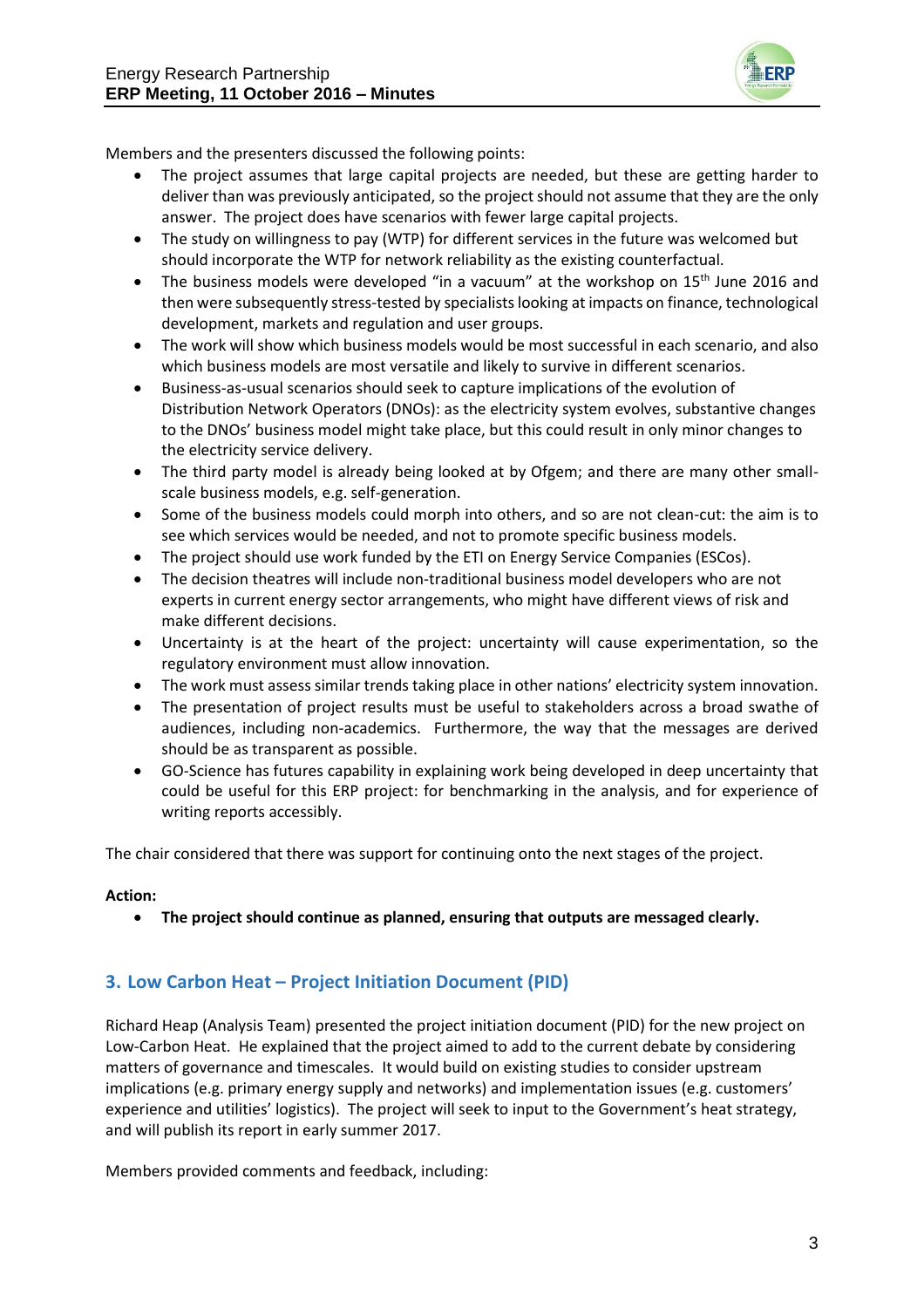

- The ERP's new Heating Buildings report was welcomed, but recommendations in the heat project should be clearer. Formulating recommendations that take account of all members' views could be challenging, but the ERP will consider how to make improvements.
- The project must not miss the opportunity to feed into the UK Government's heat strategy. The project will hold workshops that will produce outputs before the final report.
- Members were welcome to join the Steering Group and were encouraged to participate in research interviews.

#### **Action:**

- **The project should progress as planned.**
- **ERP members should notify the Analysis Team if they wish to join the Steering Group.**

### **4. Main Themes from ERP Analysis**

Andy Boston (Analysis Team) shared his perspective on ERP research projects from the last three years, including main themes that emerged from the portfolio of projects. The projects had a very broad coverage across five topics (heat, transport, power, resources, and general topics) and highlighted seven key "Big Issues": 1) The energy sector needs a whole-system approach, including 2) valuing system services, 3) reducing demand, and 4) accounting for upstream impacts. 5) Governance and ownership are changing. All of these factors shape 6) technology implications. The overarching theme is the need for 7) a strategic narrative shaped by the public, industry and policy makers.

Members provided comments on the themes and on other themes for possible future ERP work:

- The presentation shows that the sum of the projects is more valuable than the parts, especially around system-level work and the strategic narrative. It can be hard to conclusively link ERP work to specific impacts, as ERP is often adding its weight to existing debates.
- ERP should say the unsayable, with bold recommendations, which is justified by themes from the ERP's ten years: non-credible events have happened; and big capital projects were harder to do than expected.
- Whole systems: This is the correct approach, but it is not just UK-bounded, and needs to look at our links with Europe and the rest of the world.
- Public engagement and strategic narrative:
	- $\circ$  Issue is very important: it affects us all and keeps arising, but it is hard to do and no-one takes responsibility. Someone must take it forward, and one comment was that this was a role for Government and Ofgem.
	- $\circ$  Strategic narrative has shifted from just low-carbon e.g. to include health: heat and health, transport and air quality, etc. ERP should consider this in topics and messaging.
	- $\circ$  Trust is key: ERP has value in its wide membership giving united messages, to help the public debate, and to give confidence to Government to make decisions.
- Consumers:
	- $\circ$  They will become more active, either themselves or through third parties, e.g. for demand-side response.
	- $\circ$  They do not want to pay more, but the wholesale power price is likely to rise and we should talk about the potential for much higher prices than at present.
	- o We must consider different types of consumers, and must communicate with them about changes to the energy sector.
	- o There is lots of overlap between groups, e.g. energy consumers are also voters in need of essential services like heat and power.
- Energy sector services: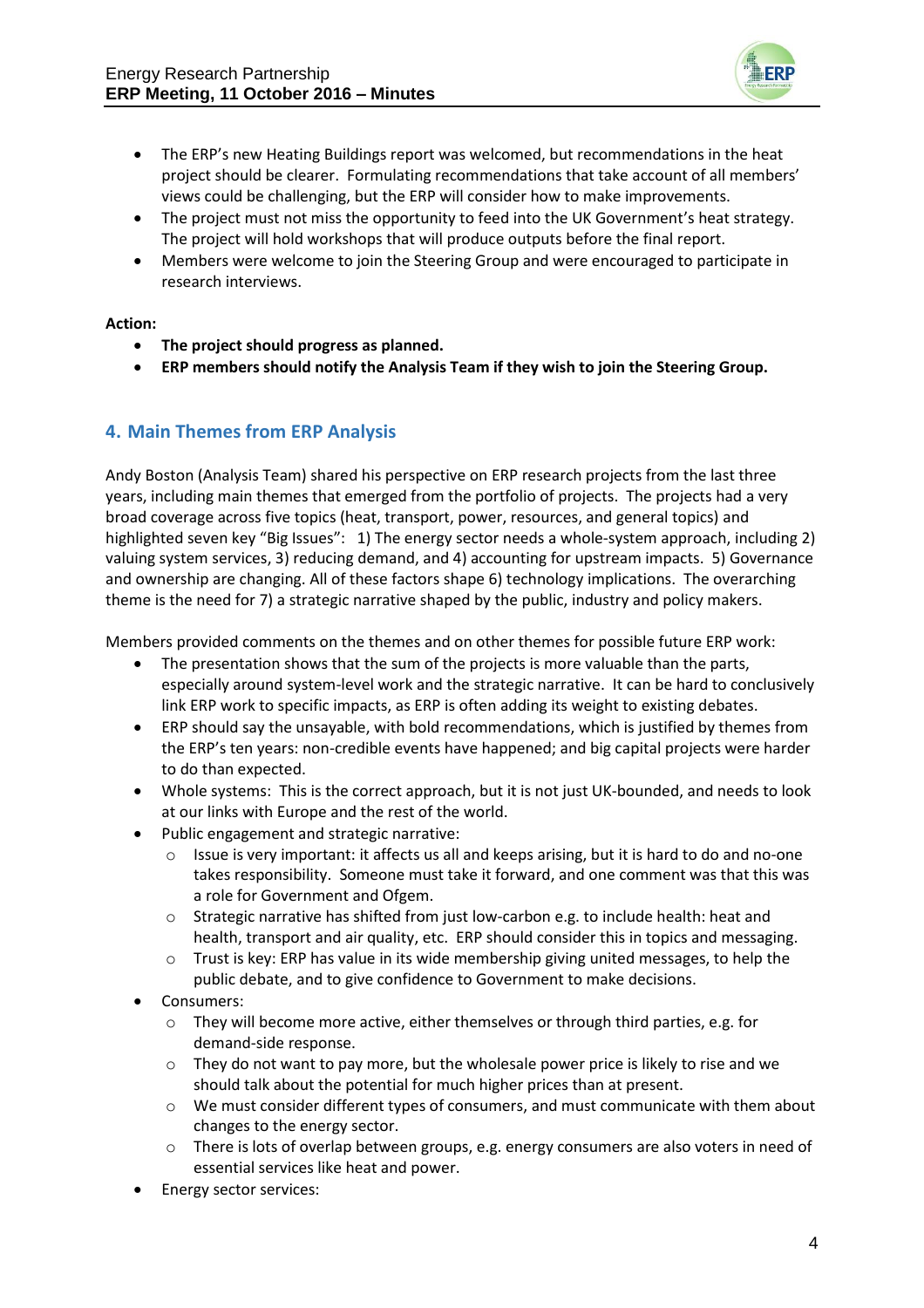

- o We are moving away from "one flavour of energy for all", and could see new offerings from proxy markets e.g. "all-you-can-eat energy", different qualities of service, etc.
- o Reliability is a key theme: the system still needs to work for 1-in-100yr events.
- Competitiveness: Both in the way that energy prices affect the UK economy, and in energy market competition.
- Politics: Political decisions have huge bearing upon the sector, and we need to engage with political groups.
- Infrastructure: We need to make optimal use of it; and it is hard to see a future where fossil fuels are not playing some role.

#### **Action:**

**Analysis Team to provide the slides for members to use as ambassadors for ERP.**

# **5. BEIS Update**

John Loughhead (BEIS) provided an update on the transition from DECC to BEIS, and how it will affect ERP and the forthcoming opportunity to support the Energy Innovation Board (EIB). He observed that policies will be led by the new industrial strategy and will reflect characteristics of different parts of the UK and address uneven economic progress. Leaving the EU affects all aspects of the work.

UK Research Investments will integrate "policy for science" with the process of "applying science to deliver policy", with a new focus: energy in the service of prosperity. Government recognises key technologies that are needed (CCS, storage, smart systems, waste-to-energy, etc.), and ERP can keep giving reminders about their importance. The 5<sup>th</sup> Carbon Budget has been defined and will not change, and the Emissions Reduction Plan (also abbreviated to ERP) is being developed. The EIB is continuing its work as per previous plans, with frequent meetings and strong support from its chair (the Government CSA). BEIS internal re-organisation progressed slowly over the summer, but a high-level structure will be confirmed within a month or so.

The following points were discussed:

- Decisions and publications have been held up as the new Government settles in, but considerable activity has been going on behind the scenes. The exact timings of announcements are not yet known (e.g. for the heat strategy).
- Government will use a mixture of top-down and local solutions as appropriate, e.g. industrial strategy will support particular areas of the UK. A member noted that there have been many previous industrial strategies, some of which were developed in consultation with specific sectors and worked well. The new industrial strategy will be developed using consultation.
- The Emissions Reduction Plan (ERP) and industrial strategy will give direction: the UK will still work on decarbonisation, but from the perspective of growth across the economy. However, it was stated by one member that: investors assume that climate change is off the table with the UK Government; and hence investors' low-carbon investments in the UK will end this year.
- It was said that some sectors have insufficient regulation, e.g. heat. But was considered unlikely that regulations would be added: the role of ERP is to remind Government of what we need to do, focusing on the strategic purpose and not too much on detail.